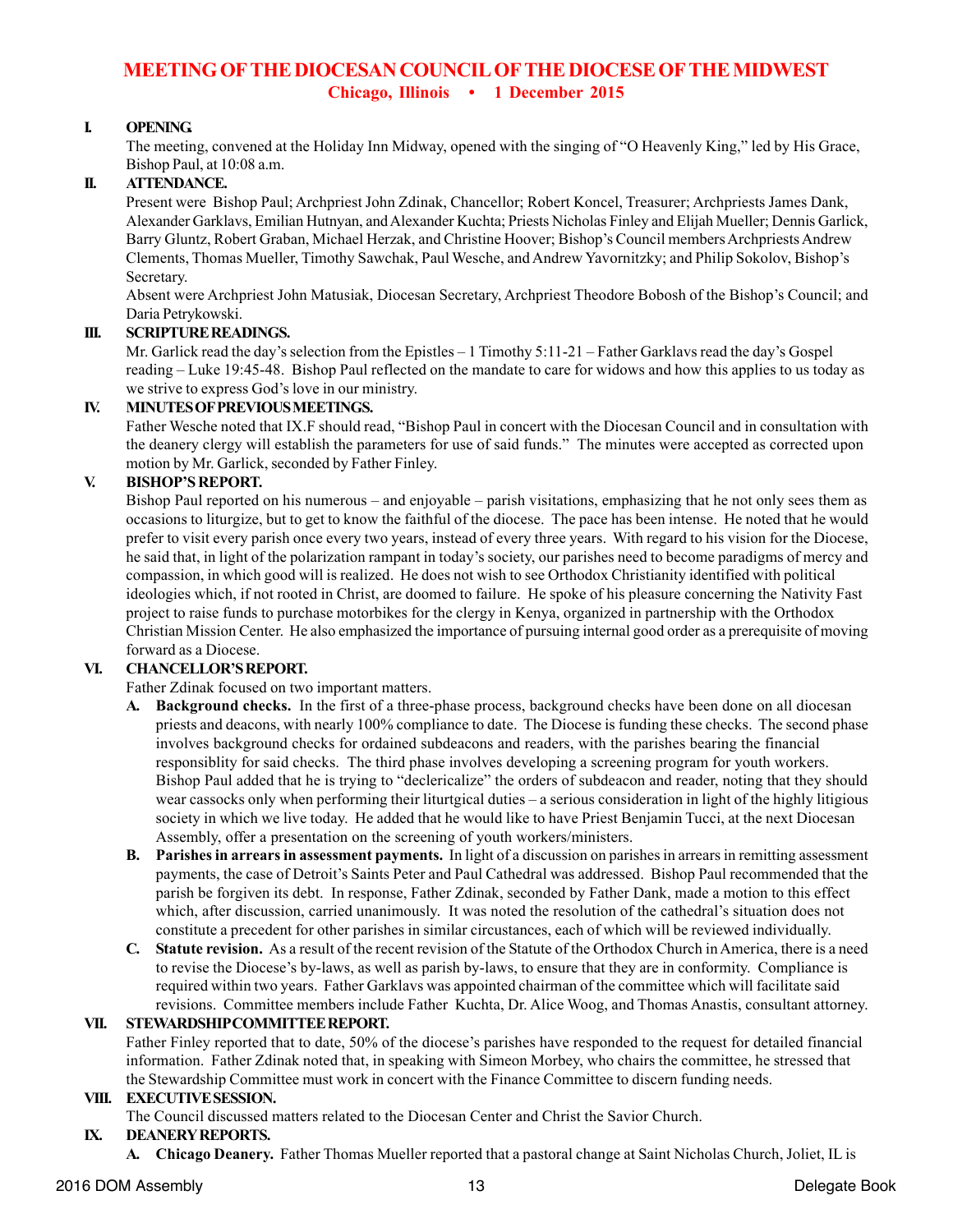anticipated in January 2016..

- **B. Cleveland Deanery.** Father Clements reported that parishes that recently experienced pastoral changes were doing well. He requested prayers for the health of Archpriest Daniel and Eliane Rentel.
- **C. Indianapolis Deanery.** No additions.
- **D. Kansas City Deanery.** Father Sawchak noted the repose of Archpriest Thomas Succarotte in August. He also provided an update on the possible merger of the Nativity of the Virgin Mary Church, Madison, IL, and Saints Cyril and Methody Church [OCA Bulgarian Diocese], Granite City, IL.
- **E. Michigan Deanery.** Father Yavornitzky reported that Detroit's Holy Trinity Church celebrated its 100th Anniversary. Concerning Detroit's Saints Peter and Paul Cathedral, he reported that it would receive a \$10,000.00 one-year grant from the Diocese, earmarked for pastoral ministry, for 2016. Priest Alexander Patiyuk currently celebrates the Sunday Divine Liturgy but does not provide a pastoral presence. The cathedral serves nearly 100 people in need every Sunday, a ministry for which Priest Paul Albert serves as spiritual advisor.
- **F. Minneapolis Deanery.** Father Wesche offered an update concerning the closing of Saint Nicholas Church, Chisholm, MN and the passing on of its property to parish "alumni," provided that they satisfy preconditions. He noted that Saint Peter the Aleut Church, Minot, ND will be in need of a new rector as the ailing Archimandrite Anastasy [Fehr] is slated to retire at the end of 2015. Prospects for appointing a rector for Holy Resurrection Church, Fargo, ND appear positive with the possible assignment of a new seminary graduate at the end of the school year. He concluded by speaking of the \$100,000.00 given to the Diocese to be used for missions in the Minneapolis Deanery. Deanery clergy recently met with Bishop Paul to discuss the best way to use these funds.

### **X. METROPOLITAN COUNCIL REPRESENTATIVES' REPORT.**

In addition to the written report, Father Kuchta welcomed Robert Graban as the Diocese's new lay representative. Mr. Graban was appointed by Bishop Paul to complete the term left vacant by Samuel D'Fantis.

### **XI. TREASURER'S REPORT.**

Mr. Koncel reported that at last evening's Finance Committee meeting, the auditors' recommendations were reviewed. The 2015 audit report was very good, and no problems were found with credit cards. The auditors did recommend that there be a written policy for record retention. They also made recommendations concerning the reinvestment of the Fidelity funds. Since these are basically low-yield money market accounts earing less than one percent, it was recommended that we look into Morgan Stanley funds, which are professionally managed and earning current market rates. Mr. Koncel stated that he is waiting for a proposal from Morgan Stanley, adding that since these are reserve funds, we would not want to embrace anything that would be considered "high risk."

Mr. Koncel went on to explain that the Diocesan Parish/Mission Development Fund is a summary of the Morgan stanley funds. At the beginning of 2015, there was \$434,819.00 in the fund, which at present totals \$432,034.05, representing a \$2,700.00 loss. Concerning the Fidelity funds, funds were withdrawn as necessary, but there was no substantial interest. It was reported that, beginning January 1, 2016 and continuing at the end of each quarter thereafter – April 1, July 1, and October 1 – Mr. Sokolov will send to the priest and treasurer of every parish statements indicating the full dollar amount that the parish is in arrears. This can be in the form of an e-mail or hard copy – or both – based on what the parish decides is best.

Turning attention to the 2016 budget, Mr. Koncel observed that it is essentially the same as that for 2015, although it reflects \$14,000.00 in anticipated income for the annual seminarian appeal with a corresponding expense for the same amount.

After brief discussion, the budget was accepted unanimously upon motion by Father Kuchta, seconded by Father Elijah Mueller.

In related matters, a proposal was received from Joseph Kormos, in which he requested \$10,000.00 for his programs. The sum of \$5,000.00 is earmarked for the small parish forum, which the diocese has been paying for the past two years in the form of a single check sent to the host parish, to be used for travel expenses for Midwest Diocesan attendees. It was not stated whether the \$5,000.00 would be paid to Mr. Kormos directly as a regular stipend, or whether he would bill the Diocese. Father Zdinak stated that the \$10,000.00 would be taken from the amount budgeted for mission grants. The Finance Committee proposed that an additional sum of up to \$5,000.00 is earmarked to that Mr. Kormos may target two or three parishes. This amount also will be withdrawn from the Mission Development Fund, but remains distinct from the mission grants line item in the budget. In response to a proposal from Priest Benjamin Tucci and David Lucs, \$5,000.00 will be earmarked to fund a diocesan-wide youth event during the FOCA convention in Chicago July 22 27, 2016.

#### **XII. PARISH DEVELOPMENT/MISSIONS.**

Father Thomas Mueller reported that in October 2015, a Mission Council consisting of eight to ten members was organized and held its first on-line meeting. Past guidelines were reviewed. Parish Development Grants were awarded to Holy Myrrhbearers Chapel, St. Cloud, MN; Holy Transfiguration Church, Livonia, MI to expand the parish's hygiene kit program for the homeless; Saints Cyril and MEthodius Church, Milwaukee, WI to develop a prayer garden; and Saints Peter and Paul Cathedral, Detroit, MI, to help finance its weekly free dinners for the needy. An additional \$10,000.00